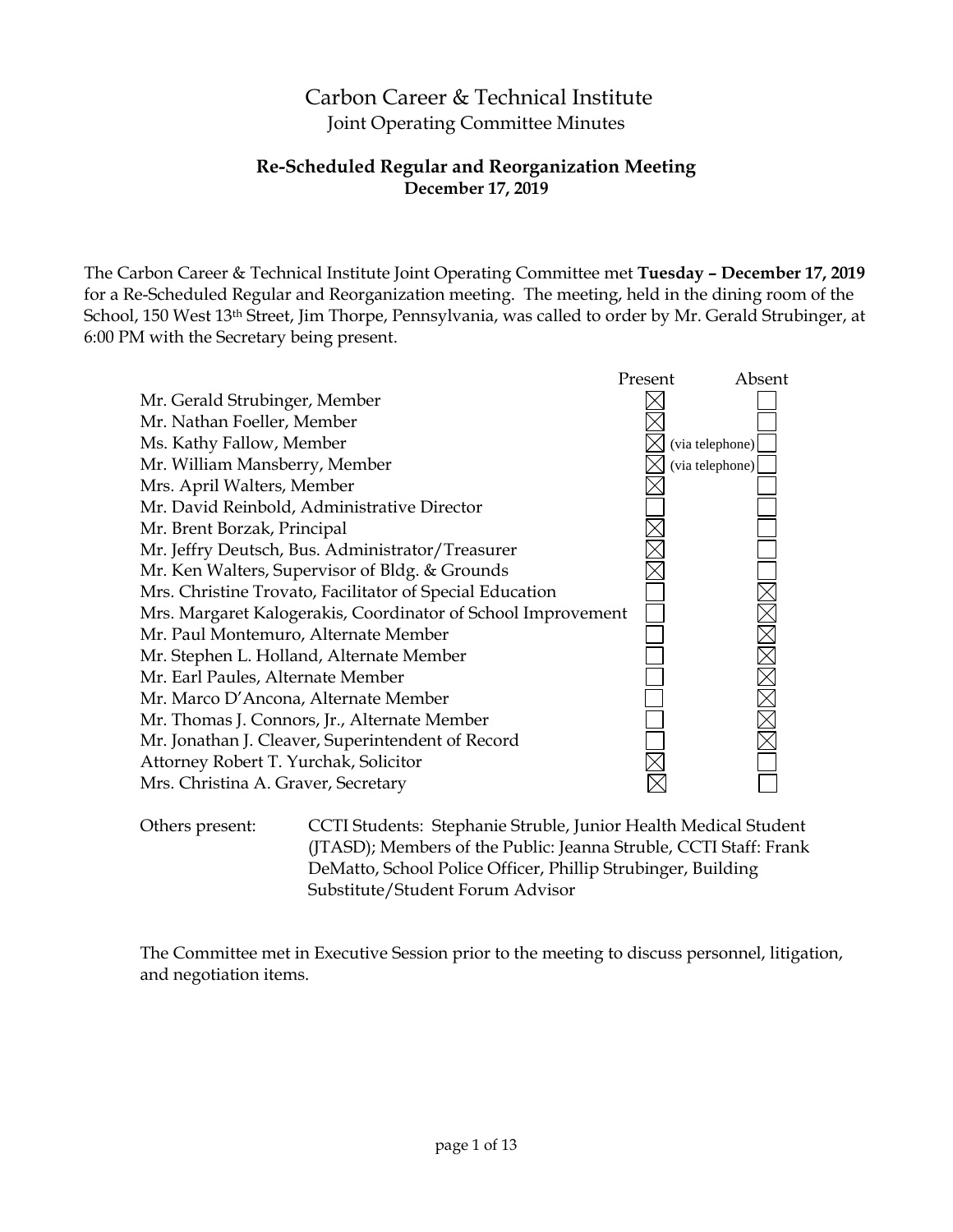## *Reorganization Meeting*

## **Letters of Appointment**

A. MOTION by Mr. Mansberry, SECONDED by Mrs. Walters to acknowledge receipt of Letters of Appointment of Members of the Carbon Career & Technical Institute Joint Operating Committee (3-Year Term – December 2019 through December 2022):

> Lehighton Area School District – Mr. Nathan Foeller\* Panther Valley School District – Mr. William Mansberry\*\* Weatherly Area School District – Mrs. April Walters

Note: \*Filling the unexpired term of Andrew Yenser through December 2020 \*\*Filling the unexpired term of Wayne Gryzik through December 2020

VOTE: YES -  $\frac{5}{5}$  NO -  $\frac{0}{2}$  ABSENT -  $\frac{0}{2}$  ABSTENTIONS - 0

Motion carried.

#### **Election of Temporary Chairman**

Ms. Fallow nominates Mr. Gerald Strubinger for Temporary Chairman, SECONDED by Mr. Foeller.

MOTION by Mr. Foeller to close the nominations for and appoint Mr. Gerald Strubinger as Temporary Chairman. SECONDED by Ms. Fallow.

| <b>ROLL CALL VOTE:</b>         | Yes | No | Absent          | Abstain |
|--------------------------------|-----|----|-----------------|---------|
| Mr. Strubinger - Jim Thorpe    |     |    |                 |         |
| Mr. Foeller - Lehighton        |     |    |                 |         |
| Ms. Fallow - Palmerton         |     |    |                 |         |
| Mr. Mansberry - Panther Valley |     |    |                 |         |
| Mrs. Walters - Weatherly       |     |    |                 |         |
|                                |     |    | Motion carried. |         |

(The Secretary casts the ballot electing Mr. Gerald Strubinger as Temporary Chairman.)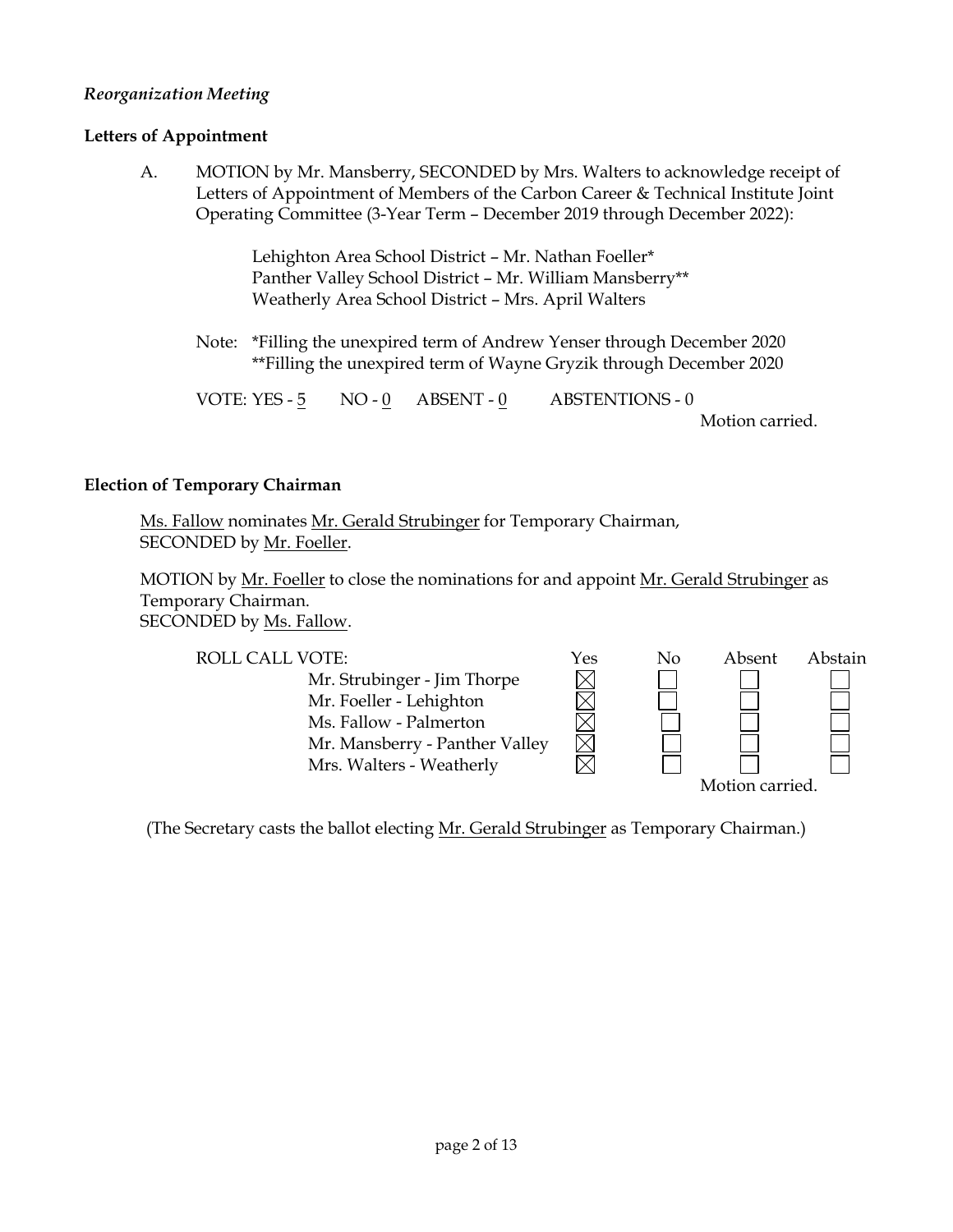#### **Election of Chairman**

Mr. Mansberry nominates Mr. Gerald Strubinger for Chairman, SECONDED by Ms. Fallow.

MOTION by Mr. Mansberry to close the nominations for and appoint Mr. Gerald Strubinger as Chairman. SECONDED by Mr. Foeller.



(The Secretary casts the ballot electing Mr. Gerald Strubinger as Chairman.)

#### **Election of Vice-Chairman**

Mr. Strubinger nominates Mr. William Mansberry for Vice-Chairman, SECONDED by Ms. Fallow.

MOTION by Mrs. Walters to close the nominations for and appoint Mr. William Mansberry as Vice-Chairman.

SECONDED by Ms. Fallow.

| <b>ROLL CALL VOTE:</b>         | Yes | No | Absent | Abstain |
|--------------------------------|-----|----|--------|---------|
| Mr. Strubinger - Jim Thorpe    |     |    |        |         |
| Mr. Foeller - Lehighton        |     |    |        |         |
| Ms. Fallow - Palmerton         |     |    |        |         |
| Mr. Mansberry - Panther Valley |     |    |        |         |
| Mrs. Walters - Weatherly       |     |    |        |         |

(The Secretary casts the ballot electing Mr. William Mansberry as Vice-Chairman.)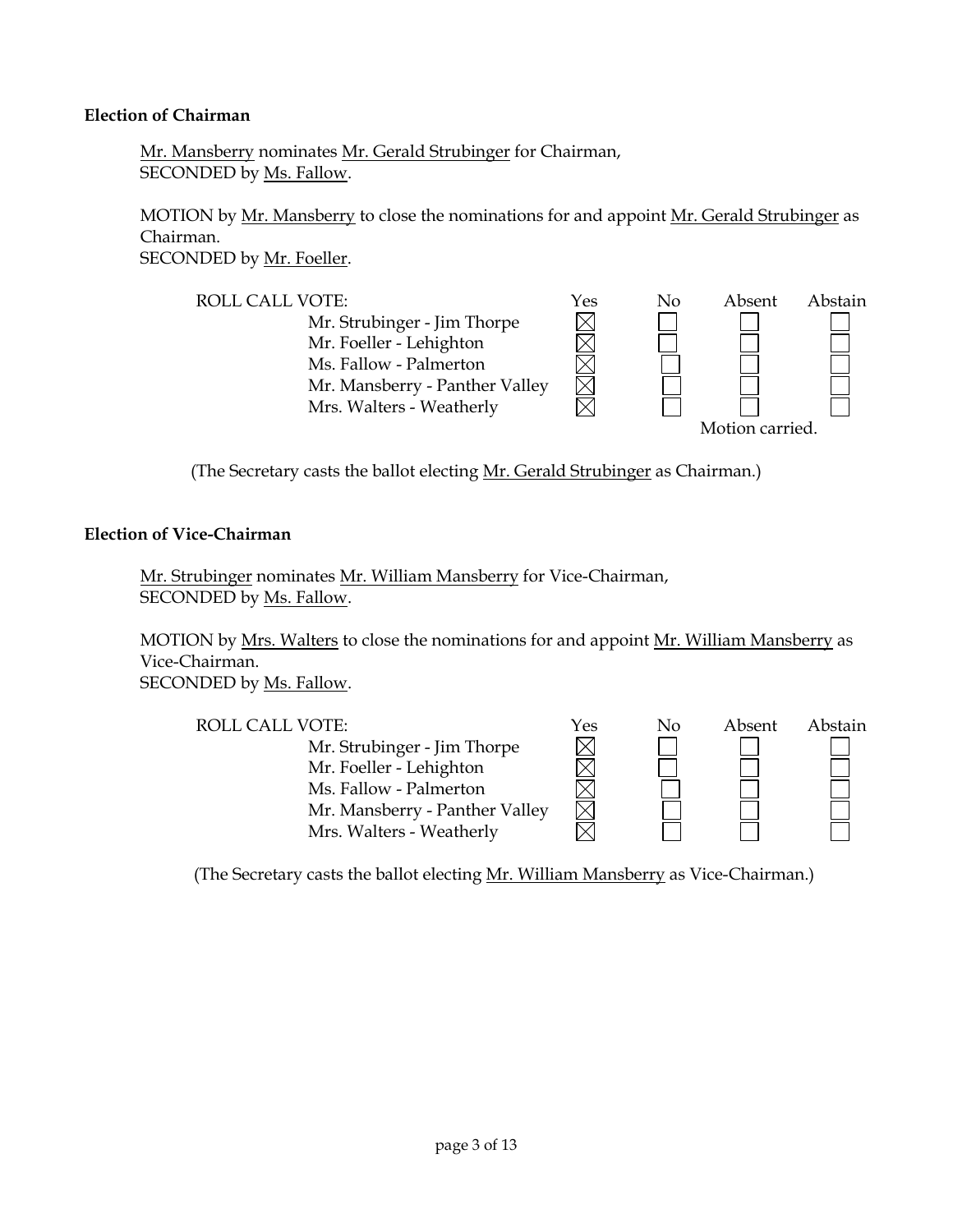#### **Monthly Meetings**

A. MOTION by Mr. Mansberry, SECONDED by Mr. Foeller that the Regular Monthly Meetings of the Carbon Career & Technical Institute Joint Operating Committee be held on the 3rd Thursday (except where indicated) of each month during 2020 in the dining room of the Carbon Career & Technical Institute (150 West 13th Street, Jim Thorpe, PA) at the times listed as follows:

|  | Executive Session: 5:00 PM<br>Regular Meeting: 6:00 PM |                                                 |                 |
|--|--------------------------------------------------------|-------------------------------------------------|-----------------|
|  |                                                        | VOTE: YES - 5 NO - 0 ABSENT - 0 ABSTENTIONS - 0 | Motion carried. |

#### **Superintendent's Advisory Council Meetings**

A. MOTION by Mr. Mansberry, SECONDED by Mrs. Walters that the Meetings of the Carbon County Superintendent's Advisory Council be held as follows:

| March 16, 2020<br>May 18, 2020                  | August 17, 2020<br>October 12, 2020 |                                           |
|-------------------------------------------------|-------------------------------------|-------------------------------------------|
| VOTE: YES - 5 $\quad$ NO - 0 $\quad$ ABSENT - 0 |                                     | <b>ABSTENTIONS - 0</b><br>Motion carried. |

## *Regular Meeting*

## **Approval of Minutes**

A. MOTION by Mr. Mansberry, SECONDED by Ms. Fallow to approve the Minutes of the November 21, 2019 Regular Meeting.

VOTE: YES - 5 NO - 0 ABSENT - 0 ABSTENTIONS - 0

Motion carried.

#### **Courtesy of the Floor to Visitors**

A. A student was present sharing disciplinary concerns.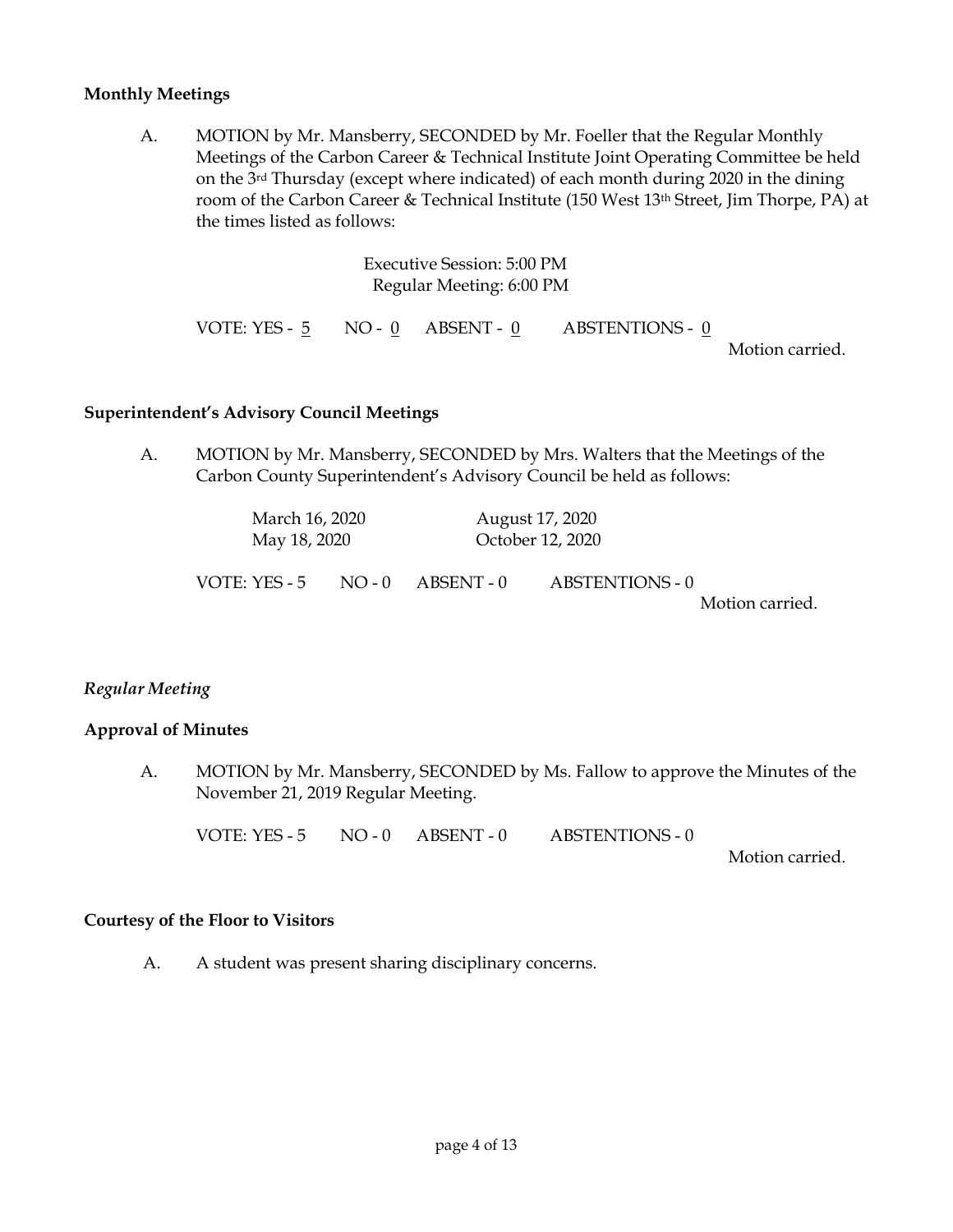## **Approval of Treasurer's Report (November 2019)**

A. MOTION by Mr. Mansberry, SECONDED by Mrs. Fallow to approve the Treasurer's Report for November 2019 showing a final balance of \$5,528,574.20 in the General Fund, and \$85,418.71 in the Student Activities Account.



## **Approval of Payment of Bills**

A. MOTION by Mr. Mansberry, SECONDED by Mr. Foeller to approve Payment of Bills - General Fund and Other Accounts.

Mr. Strubinger - Jim Thorpe Mr. Foeller - Lehighton Ms. Fallow - Palmerton Mr. Mansberry - Panther Valley Mrs. Walters - Weatherly



## **Administrative Reports**

- Director's Report Mr. Dave Reinbold, Administrative Director
	- o Mr. Reinbold shared that due to safety concerns with regards to this evening's weather, our student presentations will be re-scheduled to our January Joint Operating Committee meeting.
- Principal's Report Mr. Brent Borzak
	- $\circ$  2019-2020 school year is progressing efficiently into 2020. We're at the midpoint of the second marking period.
	- o Ninth grade tours at CCTI are now all completed.
	- o District competitions for SkillsUSA and DECA have taken place this month.
	- o Parent-Teacher conferences took place on December 11th.
	- o Keystone Exam testing information will be sent out to all parents with the progress reports.
	- o We are prepared to start the New Year off in a productive manner and set to deliver the Keystone Exams in January.
	- o We will also be hosting a FAFSA day on January 22nd.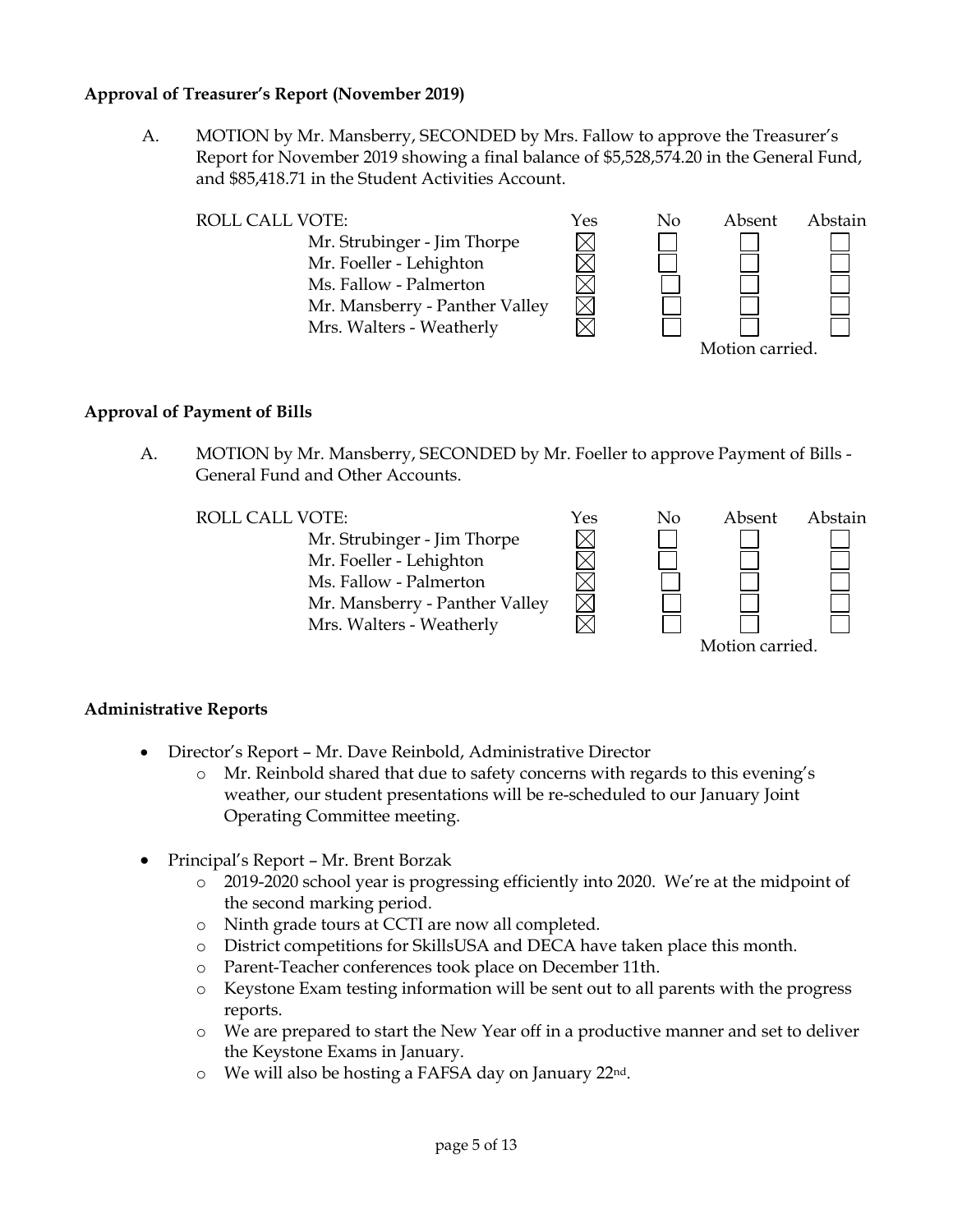- o Student Forum Mr. Phil Strubinger, Student Forum Advisor
	- This years' Student Forum is continuing with Student Leadership which will deal with career/college readiness and community service days. We will split the year between the two. This year we will have three career/college readiness programs and four community service days. Student Forum will consist of three seniors and two juniors.
	- Our first day was October 10 at Panther Valley High School. The program consisted of a career/college readiness program. We had a presentation from the Pennsylvania College Advising Corps. The adviser talked about preparing for college. There was a representative from LCCC to talk about the college.
	- The second date was November 15 which was a community service day at Weatherwood Nursing Home. The students were able to interact with the residents. They were able to help clean around the facility as well as decorate for Christmas. The faculty and staff at CCTI donated various items for the residents. The director of Weatherwood also talked about what is needed to run a nursing home.
	- On December 10 we went to Camelot House for Children which was a community service day. When we arrived the staff talked about what Camelot was. The students were broken up into groups to organize different activities for the children at Camelot. Each group got to present their activities they came up with to the staff. After the presentation the students worked on cleaning different areas in the building.
	- The next meeting will take place on February 7 at Parkland High School. It will be a career/college readiness program. The itinerary for the day is not in place yet so I am not sure what they will do until it gets closer to the date.
- Building and Grounds Report Mr. Ken Walters, Supervisor of Buildings and Grounds
	- o Mr. Walters stated that all operational and capital obligations and projects are proceeding as expected.
	- o He also shared that as always, his staff did an excellent job making the school safe for us to have this meeting, tonight. Some of his staff worked until 11:00 last night and were back in again at 6:00 this morning making the school ready for session, had we had the 2-hour delay (school was subsequently cancelled for today).
	- o Mr. Reinbold added that this year all of the sending districts may take advantage of the 3-hour delay, if needed (in the past only Weatherly ASD utilized this option). He stated that in that case, if any of the five (5) sending districts chose the 2-hour delay option, CCTI would operate on a 2-hour delay schedule to accommodate those students. Those coming in on a 3-hour delay would easily be folded into the day's schedule.
- Business Administrator's Report Mr. Jeffry P. Deutsch, Business Administrator
	- o Motion for the 2020-2021 budget is on this agenda. This motion does not approve the budget, it merely approves moving it on to the 5 participating districts to approve. At that point, we will need 4 of the 5 districts to approve.
	- $\circ$  This is the 7<sup>th</sup> year that there is no overall increase. We have been promising that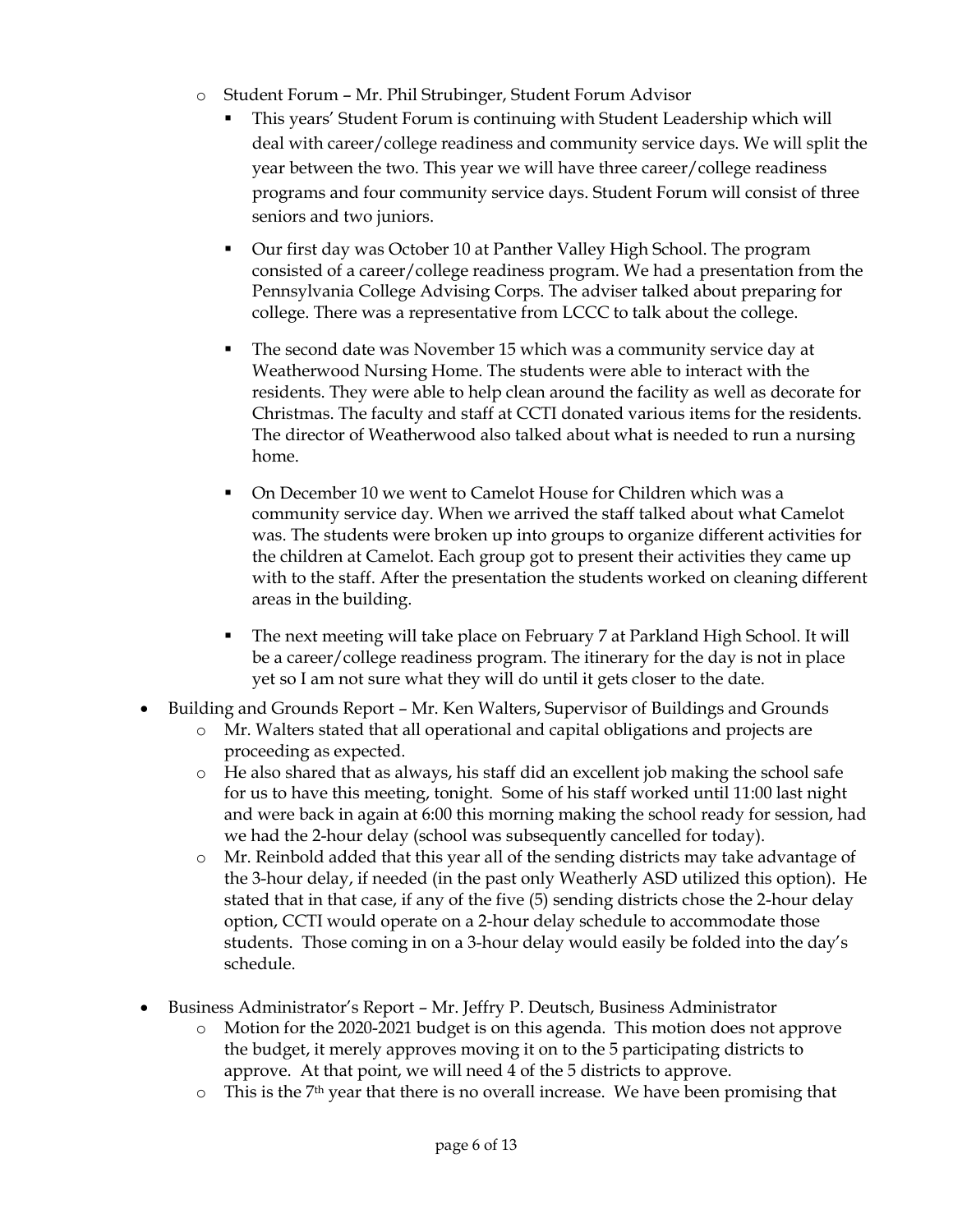there would be no overall increase until we start delving into our fund balance. In this year (2019-2020) we are projecting that we will start doing that.

- $\circ$  Weatherly Area School District's budget will go down for the 7<sup>th</sup> consecutive year.
- o With JOC approval this evening to forward the budget to the participating districts, we will get a detailed budget book prepared and out to the districts. Districts can start asking questions and getting the budget on their school's agenda for approval within the next month or two. The books will be out for distribution in early January.
- o Any questions, feel free to call Mr. Deutsch or Mr Reinbold.
- o Palmerton ASD and Panther Valley SD will have a slight increase, Jim Thorpe ASD, Lehighton ASD, and Weatherly ASD will go down, with no overall increase to the districts. The increase/decrease is determined by the 5-year historical enrollment average – last year, and the 4 years prior. It is split based on the percentage of that. For example, Weatherly ASD has 26 students enrolled at CCTI this year but they are only being billed for 19. The advantage of using the 5-year historical average is that it allows districts to increase their enrollment without getting hit with the enrollment increase right away. It is spread out over 5 years.
- o Mr. Reinbold emphasized that the cost per student for a lot of the districts is very good. He reiterated that if anyone has questions, they should ask. Unfortunately, there was some misinformation that delayed our budget longer than it needed to before it eventually got approved last year. There was misinformation about what our surplus was supposed to be. There was information stating that it was going to be about \$400,000. CCTI continued to project that it would be closer to \$100-200,000. It ended up at \$160,000, right where we projected but a lot of time was wasted regarding that false information.
- o Mr. Reinbold asked individuals to call with questions. He said that they (he and Mr. Deutsch) would offer explanations to ensure a more accurate vote once everyone has the facts.
- $\circ$  Mr. Deutsch said that CCTI is projecting for the 1<sup>st</sup> time in many years that we will have a deficit. We have schedules that show the surplus has been steadily going down. 2019-2020 will show a deficit, 2020-2021 will show a larger deficit but still will not show an overall increase to the participating districts.
- o Mr. Reinbold compared the 7 years of no overall increase to the districts to the equivalent of district schools going 7 years without raising taxes.
- Mr. Deutsch said that when the budget book is distributed, individuals will see that it is very detailed.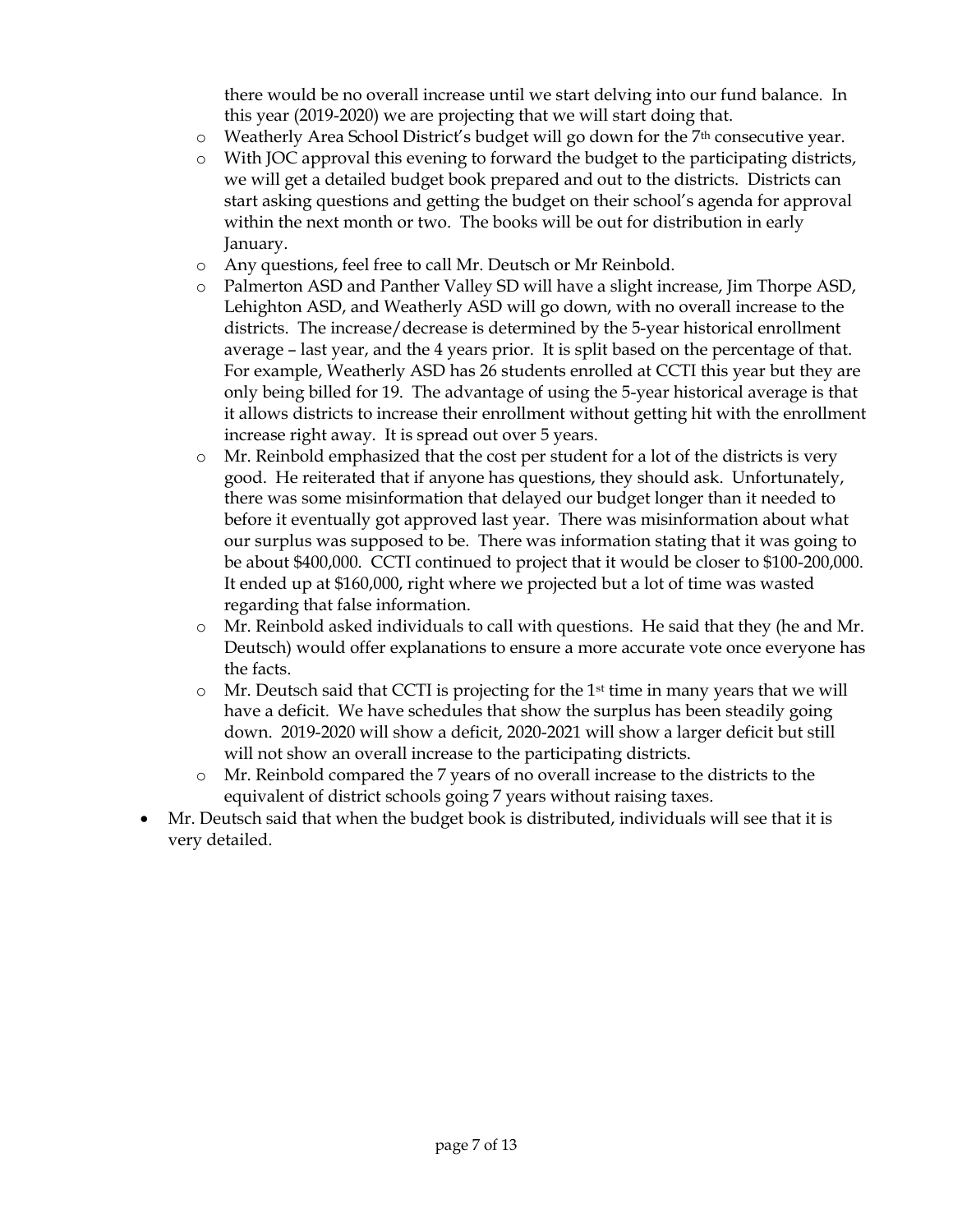## **Letters of Appointment**

A. MOTION by Mr. Mansberry, SECONDED by Mr. Foeller to acknowledge receipt of the Letters of Appointment of Alternate Representatives to the Carbon Career & Technical Institute Joint Operating Committee (1-Year Term – December 2019 through December 2020):

Jim Thorpe Area School District – Mr. Paul Montemuro

Lehighton Area School District – Mr. Stephen L. Holland

Palmerton Area School District – Mr. Earl Paules

Panther Valley School District – Mr. Marco D'Ancona

Weatherly Area School District – Mr. Thomas J. Connors. Jr.

VOTE: YES - 5 NO - 0 ABSENT - 0 ABSTENTIONS - 0

Motion carried.

#### **Items of Business**

#### *Personnel*

MOTION by Mr. Mansberry, SECONDED by Ms. Fallow that the following motions be approved:

#### **Superintendent of Record Appointed**

A. to appoint Dennis Kergick, Panther Valley School District Superintendent, Superintendent of Record for Carbon Career & Technical Institute for the 2020 calendar year – effective January 1, 2020.

## **CCTI Local Advisory (Participatory Planning) Committee Members Approved**

B. to approve the following individuals as members of the CCTI Local Advisory (Participatory Planning) Committee for the 2019-2020 school year:

| Franklin Andreas | Marlyn Kissner | Lisa Perry           |
|------------------|----------------|----------------------|
| Philip Binder    | Diane Luicana  | Robyn Plesniarski    |
| John Drury       | Toni Macaluso  | <b>Bill Richards</b> |
| Shannon Eidem    | Candy Madera   | Joseph Sebelin       |
| Ron Fritz        | Jaime Mendes   | Rachel Strucko       |
| Francine Kluck   | Jeanne Miller  | Alice Wanamaker      |
| Kathy Henderson  | Steve Ohl      | Garry Wentz          |
|                  |                |                      |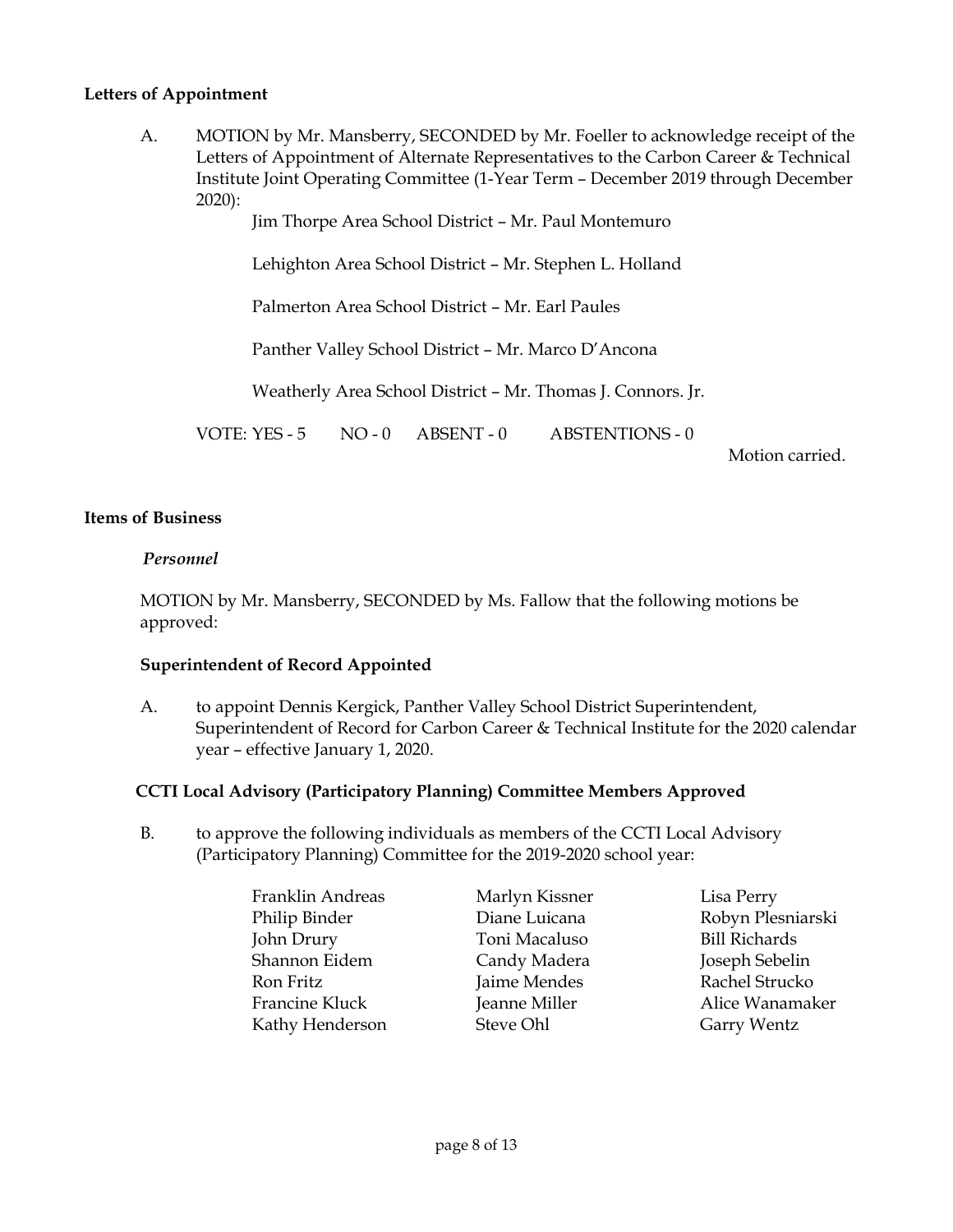## **Instructional Aide (Auto Collision Repair) Appointed**

- C. to appoint Dennis Sites as an Instructional Aide (Auto Collision Repair), at a Step 1 prorated salary of \$18,869 per the current CCTI ESPA Employment Agreement, effective upon receipt of all mandated clearances.
	- Note: Dennis has over 20 years' experience in the Auto Collision Repair (ACR) field as a business owner, manager, and technician. He also has 4 years teaching experience as an ACR instructor at the Reading Muhlenberg Career & Technology Center.



## *Education*

MOTION by Mr. Foeller, SECONDED by Mr. Mansberry that the following motions be approved:

## **SkillsUSA District Competition Attendance Approved**

A. that twenty (20) CCTI students attend SkillsUSA District Competition. The competition will be held on January 9, 2020 at Luzerne Community College, Nanticoke, PA at a total cost of \$480.00 to cover registration. Competitions will be chaperoned by Mr. Kevin Kuehner, SkillsUSA Advisor, Mrs. Lisa Walck, Mr. Jeffrey Hazelton, and Mr. Nathaniel Rinda, SkillsUSA Assistant Advisors.

## **SkillsUSA District Competition Attendance Approved**

B. that four (4) CCTI students attend SkillsUSA District Competition. The competition will be held on January 14, 2020 at Wilkes-Barre Area Career & Technical Center, Plains Township, PA at a total cost of \$100.00 to cover registration. Competitions will be chaperoned by Mr. Jeffrey Hazelton, SkillsUSA Assistant Advisor.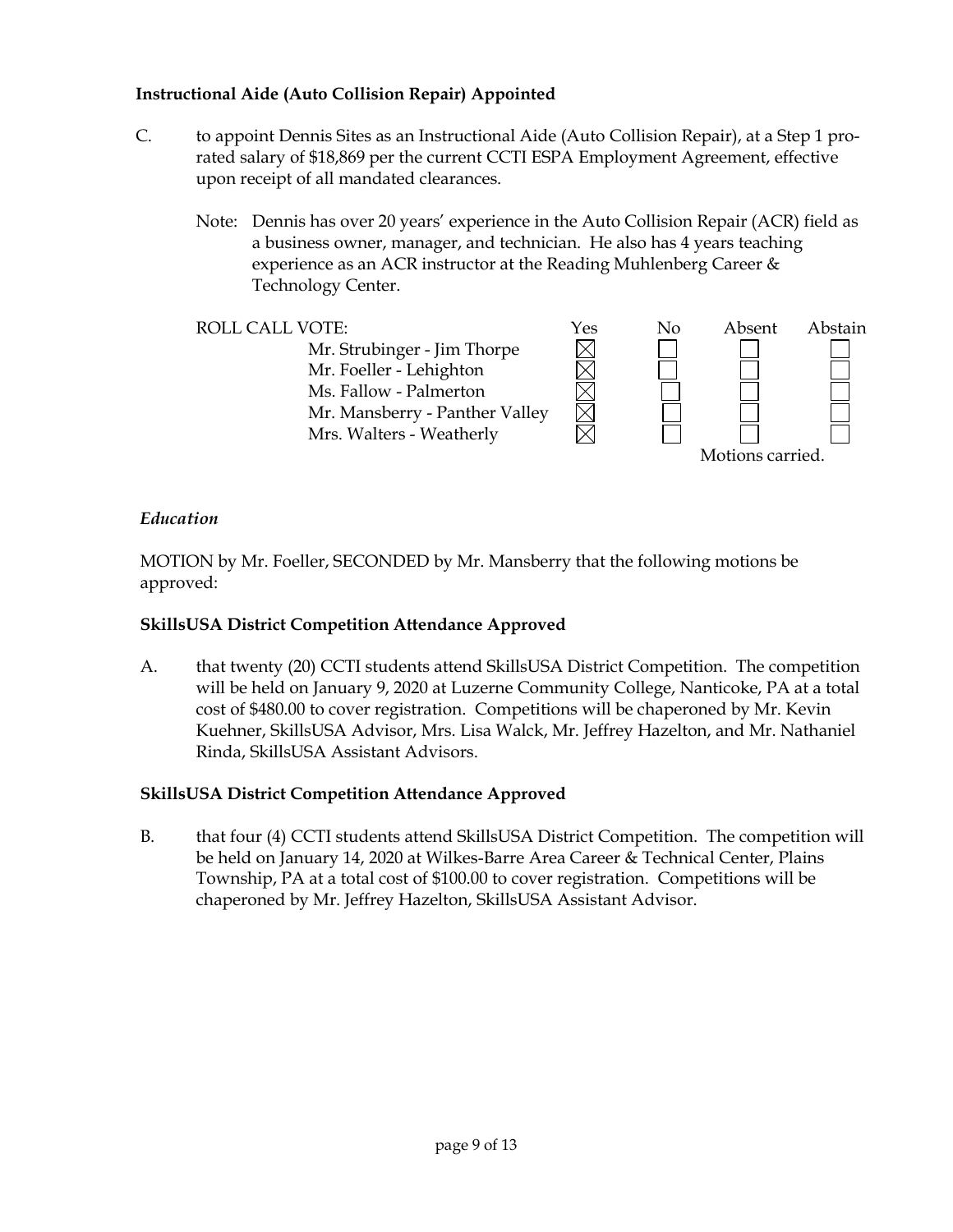## **DECA State Competition Attendance Approved**

- C. that forty-two (42) CCTI students attend the DECA State Competition February 19-21, 2020 in Hershey, PA at a cost of \$9,849 to help defray lodging, transportation, meal, and registration expenses.
	- Note: The total cost of the trip is \$14,049.00. The students will be responsible for paying \$100.00 each, to make up the difference.

## **DECA State Competition Chaperones Approved**

D. that Mrs. Stephanie Barto, DECA Major Advisor, Mrs. Sandi Kohutka, Mrs. Jane Farkas, and Mr. Scott Bartholomew, DECA Assistant Advisors, and Mr. William Stoudt, be approved as chaperones for forty-two (42) CCTI students participating in the DECA State Competition, February 19-21, 2020 in Hershey, PA at a cost of \$1,732 for lodging, transportation, meal, and registration expenses.

## **Field Trip Approved**

E. that thirty-two (32) CCTI Auto Service Technology and Auto Collision Repair students attend the Spring Carlisle Collector Car Flea Market, Corral and Auction, April 24, 2020 in Carlisle, PA. Mr. Resh, Auto Service Technology Instructor, Mr. John Rogers, Auto Service Technology Instructional Aide, and Ms. Lynzi Binder, Auto Collision Repair Substitute will chaperone this event.

Note: Expenses for the trip are included in the 2019-2020 General Fund Travel Budget.

Mr. Strubinger - Jim Thorpe Mr. Foeller - Lehighton Ms. Fallow - Palmerton Mr. Mansberry - Panther Valley Mrs. Walters - Weatherly

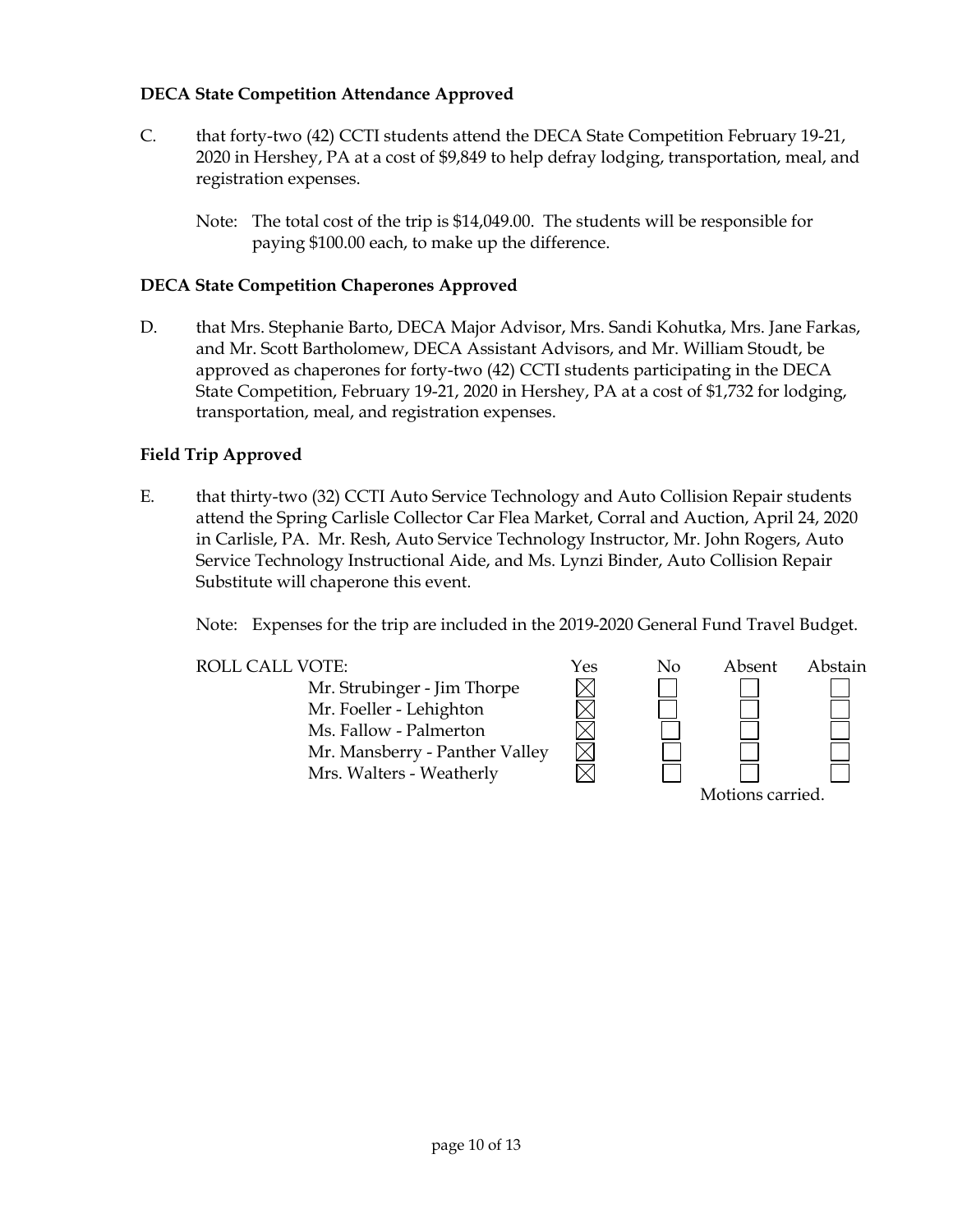## *Budget & Finance*

## **Forwarding of 2020-2021 Proposed Secondary Budget Approved**

- A. MOTION by Mr. Mansberry, SECONDED by Ms. Fallow to approve the 2020-2021 Proposed Secondary Budget for Carbon Career & Technical Institute, calling for Receipts and Expenditures in the amount of \$8,713,359 to be forwarded as presented to the Boards of School Directors in each of the participating school districts for final adoption by Resolution.
	- Note: The 2020-2021 proposed CCTI Budget represents a 0.00% increase in district member share compared to the 2019-2020 year increase of 0.00% compared to the 2018-2019 year increase of 0.00%, the 2017-2018 year increase of 0.00%, the 2016- 2017 year increase of 0.00%, and the 2015-2016 year increase of 0.00%, the 2014- 2015 year increase of 0.00%, and the 2013-2014 year increase of 0.50%.
	- ROLL CALL VOTE:  $\gamma$ es No Absent Abstain Mr. Strubinger - Jim Thorpe Mr. Foeller - Lehighton Ms. Fallow - Palmerton Mr. Mansberry - Panther Valley Mrs. Walters - Weatherly Motion carried.

## *Buildings & Grounds*

NONE

## *Administrative*

## **Policy Second Reading and Adoption Approved**

A. MOTION by Mrs. Walters, SECONDED by Mr. Foeller, to approve the second reading and adoption of the following policy:

#### #120 – Programs

Mr. Strubinger - Jim Thorpe Mr. Foeller - Lehighton Ms. Fallow - Palmerton Mr. Mansberry - Panther Valley Mrs. Walters - Weatherly

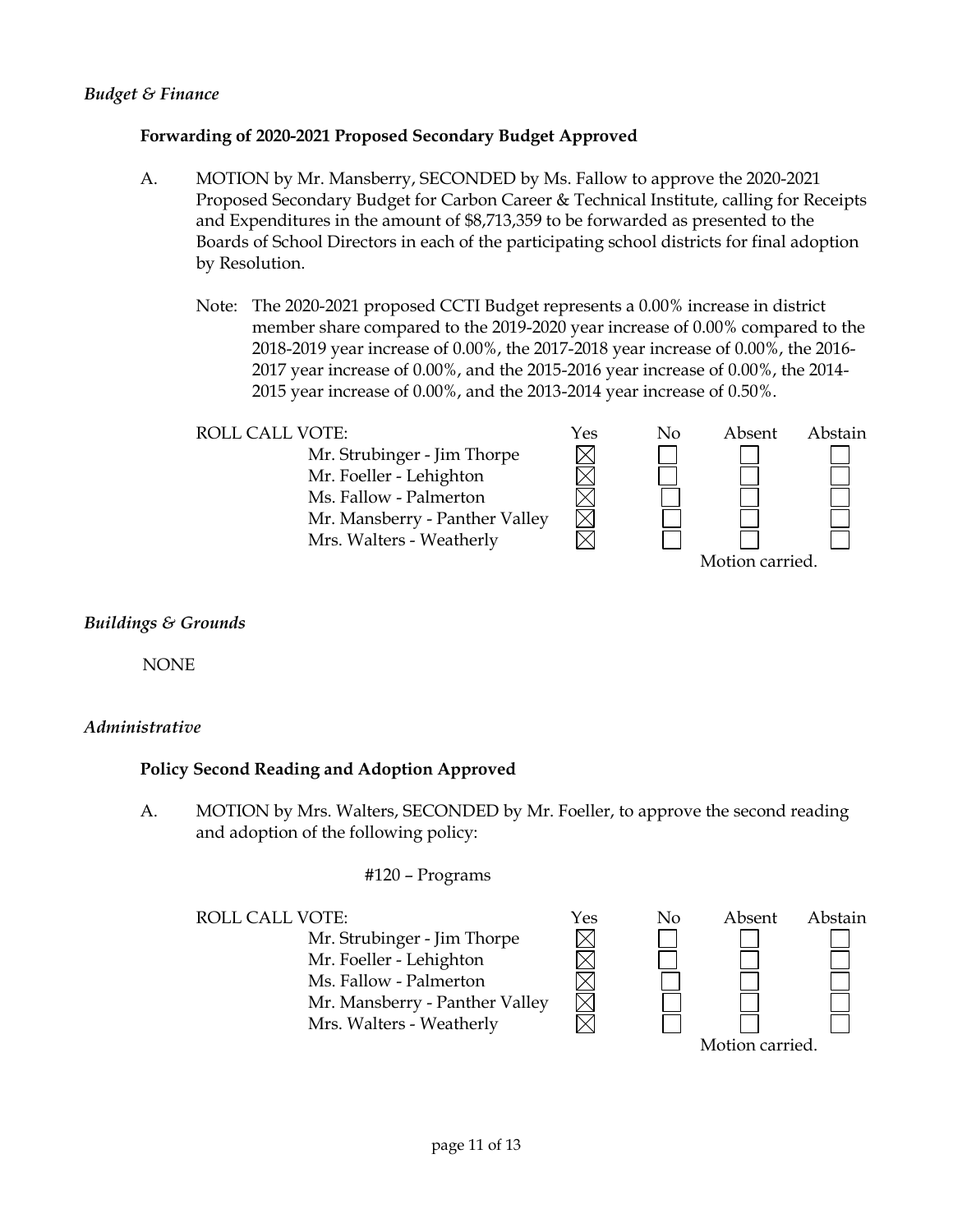## **Reports**

### **Foundation Report Accepted**

A. MOTION by Ms. Fallow SECONDED by Mr. Mansberry to accept the Carbon Career & Technical Institute Foundation Report, as presented.

Note: The balance in this account stands at \$1,758.81.

VOTE: YES - 5 NO - 0 ABSENT - 0 ABSTENTIONS - 0

Motion carried.

#### **Administrative Reports**

- A. MOTION by Mrs. Walters, SECONDED by Ms. Fallow to accept Administrative Reports from the following:
	- a. Mr. Brent Borzak, Principal
	- b. Ms. Francine Kluck, Adult Education Site Supervisor

VOTE: YES - 5 NO - 0 ABSENT - 0 ABSTENTIONS - 0 Motion carried.

#### **Old Business**

NONE

#### **New and Miscellaneous Business**

#### *Faculty Conference Reports*

A. MOTION by Mr. Mansberry, SECONDED by Mr. Foeller to acknowledge receipt of the conference report submitted by Colleen Gooch, Adult Education Health Medical Instructor after attending Strategies: Educational Excellence for Health Care Providers and Educators October 30 – November 1, 2019 at The Penn Stater Hotel & Conference Center, State College, PA.

VOTE: YES - 5 NO - 0 ABSENT - 0 ABSTENTIONS - 0

Motion carried.

B. Mr. Strubinger shared a thank you card received from Greg Arnold, President and Meg Arnold, Vice-President of the CCTI Educational Support Association, thanking the JOC for approving their 2020-2024 CCTI ESA contract. Mr. Reinbold said that they were very good to work with and it was a pleasure to negotiate their contract.